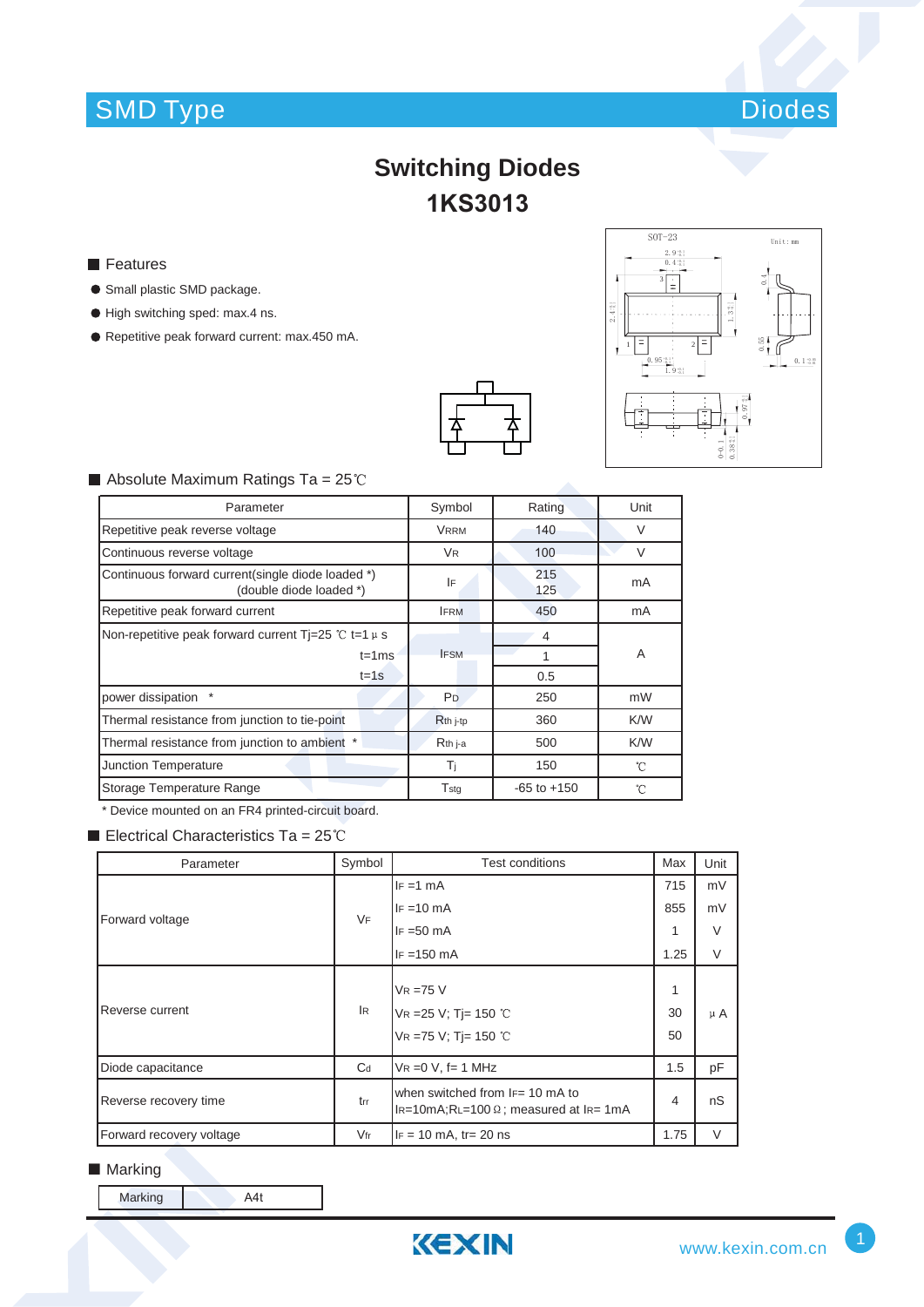## SMD Type Diodes and Diodes and Diodes and Diodes and Diodes and Diodes and Diodes and Diodes and Diodes and Diodes

### **1KS3013**

#### **Typical Characteristics**



Device mounted on an FR4 printed-circuit board.

Fig.2 Maximum permissible continuous forward current as a function of ambient temperature.



(1)  $T_j = 150 °C$ ; typical values.

(2)  $T_j = 25 \degree C$ ; typical values.

(3)  $T_j = 25 °C$ ; maximum values.

Fig.3 Forward current as a function of forward voltage.



 $T_j = 25 \degree C$  prior to surge.

KEXIN

Fig.4 Maximum permissible non-repetitive peak forward current as a function of pulse duration.